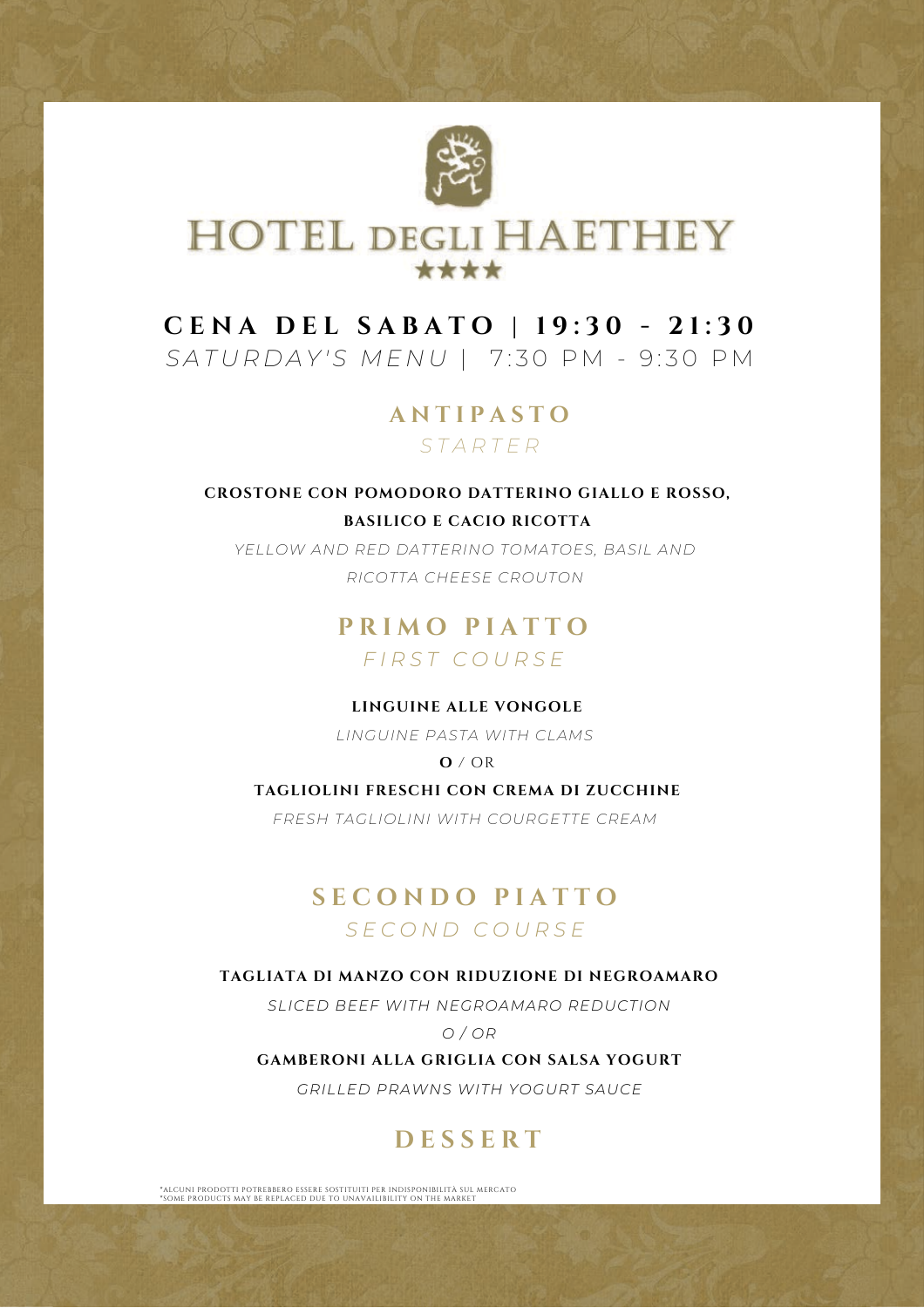

# **C E N A D E L L A D O M E N I C A | 1 9 : 3 0 - 2 1 : 3 0**

*S U N D A Y ' S M E N U* | 7 : 3 0 P M - 9 : 3 0 P M

### **A N T I P A S T O** *S T A R T E R*

#### **FARRO CON LE COZZE**

*EMMER WITH MUSSELS*

## **P R I M O P I A T T O** *F I R S T C O U R S E*

#### **RISOTTO ALLA MARINARA**

MARINARA RISOTTO **O** / OR **LASAGNA LECCESE** *LECCESE LASAGNA*

### **S E C O N D O P I A T T O** *S E C O N D C O U R S E*

#### **FRITTURA MISTA CON SALSA AGRODOLCE**

*MIXED FRYING WITH SWEET AND SOUR SAUCE O / OR*

**FILETTO DI MAIALE IN SALSA DI COTTURA** *PORKS' FILLET IN ITS COOKING SAUCE*

### **D E S S E R T**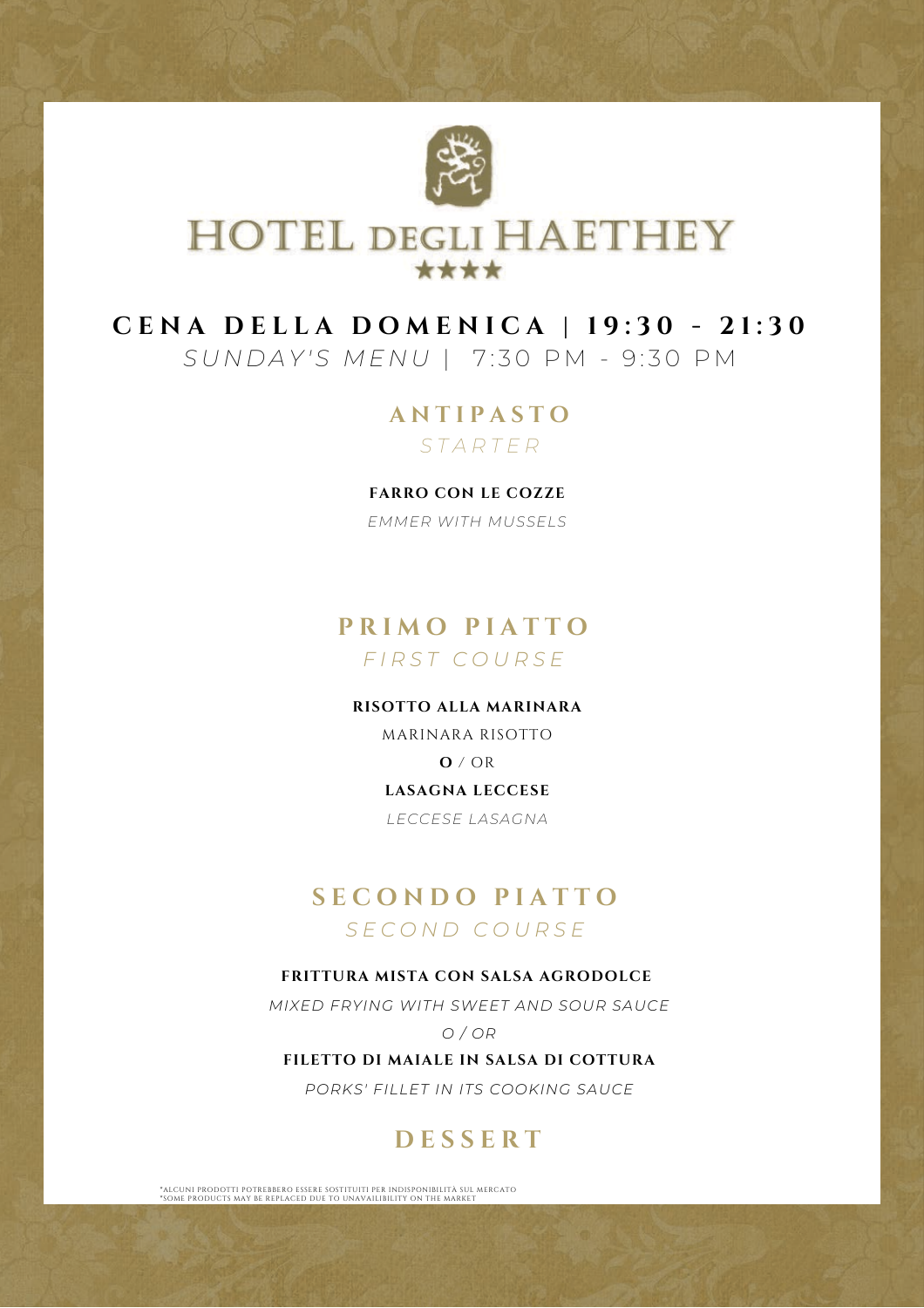

# **C E N A D E L L U N E D Ì | 1 9 : 3 0 - 2 1 : 3 0**

*M O N D A Y ' S M E N U* | 7 : 3 0 P M - 9 : 3 0 P M

### **A N T I P A S T O** *S T A R T E R*

**INSALATA DI CECI, TONNO E GLASSA BALSAMICA**

*CHICKPEAS, TUNA AND BALSAMIC GLAZE SALAD*

**P R I M O P I A T T O** *F I R S T C O U R S E*

### **LINGUINE AL RAGÙ DI POLPO**

*LINGUINE PASTA WITH OCTOPUS RAGOUT* 

#### **O** / OR

**RISOTTO CON ASPARAGI E CREMA DI FORMAGGIO**

*ASPARAGUS AND CREAM CHEESE RISOTTO*

### **S E C O N D O P I A T T O** *S E C O N D C O U R S E*

**TRANCIO DI SALMONE AL FORNO CON SALSA AL LIMONE**

*BAKED SALMON WITH LEMON SAUCE*

*O / OR*

**STRACCETTI DI CAPOCOLLO CON POMODORINI, RUCOLA E PARMIGIANO**

*CAPOCOLLO'S STRACCETTI WITH CHERRY TOMATOES, ROKET SALAD AND PARMESAN CHEESE*

### **D E S S E R T**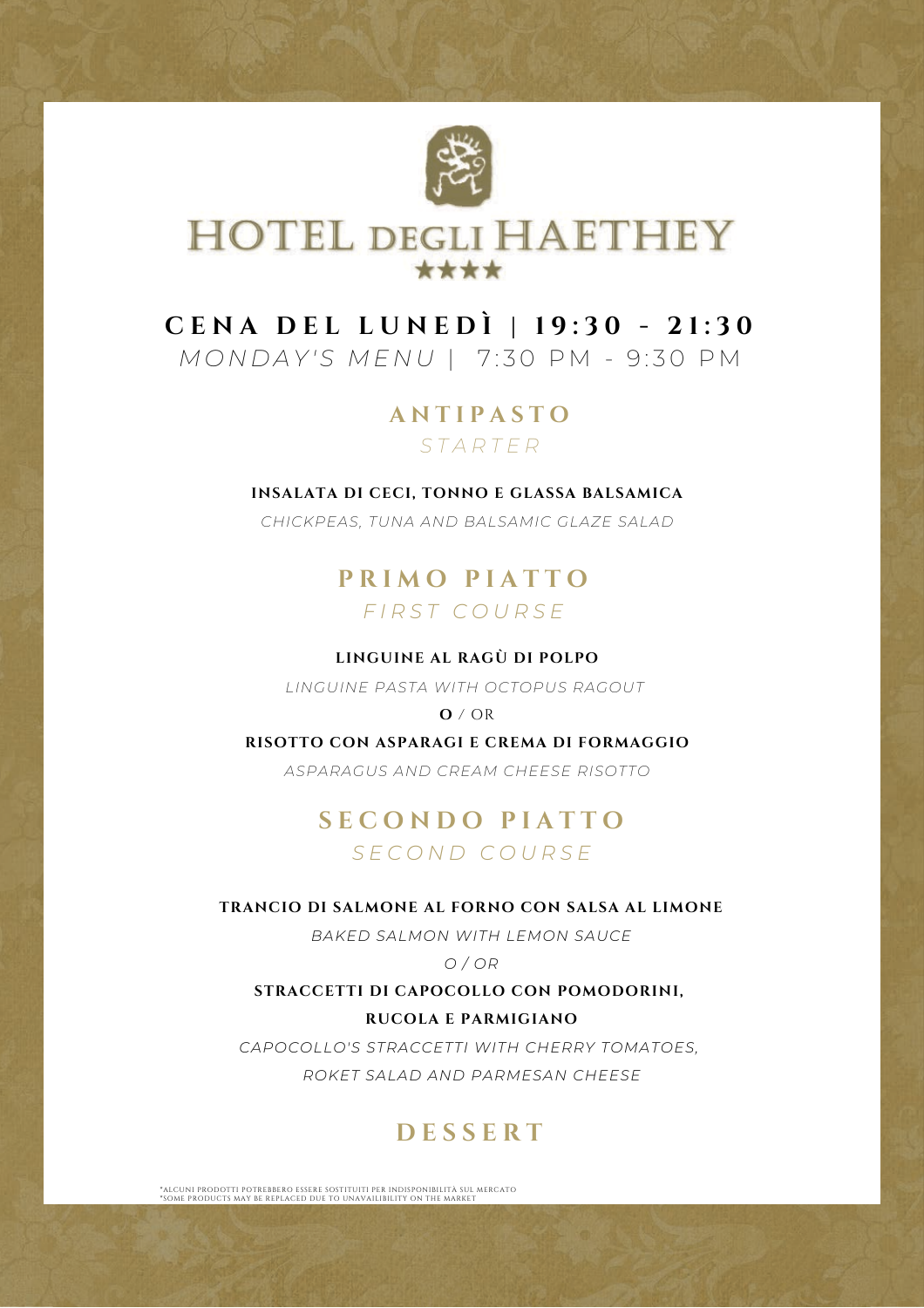

# **C E N A D E L M A R T E D I | 1 9 : 3 0 - 2 1 : 3 0**

*T U E S D A Y ' S M E N U* | 7 : 3 0 P M - 9 : 3 0 P M

### **A N T I P A S T O** *S T A R T E R*

#### **CROSTONE CON FETA, PROSCIUTTO CRUDO E PERA**

 *CROUTON WITH FETA CHEESE, CURED HAM AND PEAR*

## **P R I M O P I A T T O** *F I R S T C O U R S E*

#### **MACCHERONI CON CUBETTI DI PESCE SPADA E POMODORINI**

MACCHERONI WITH SWORDFISH CUBES AND CHERRY TOMATOES

**O** / OR

#### **PARMIGIANA DI MELANZANE**

*EGGPLANT PARMIGIANA*

## **S E C O N D O P I A T T O** *S E C O N D C O U R S E*

#### **ARROSTO DI TACCHINO AL FORNO**

*ROEASTED TURKEY O / OR*

#### **FILETTO DI ORATA CON CREMA DI ZUCCHINE**

*SEA BREAM FILLET WITH COURGETTE CREAM*

### **D E S S E R T**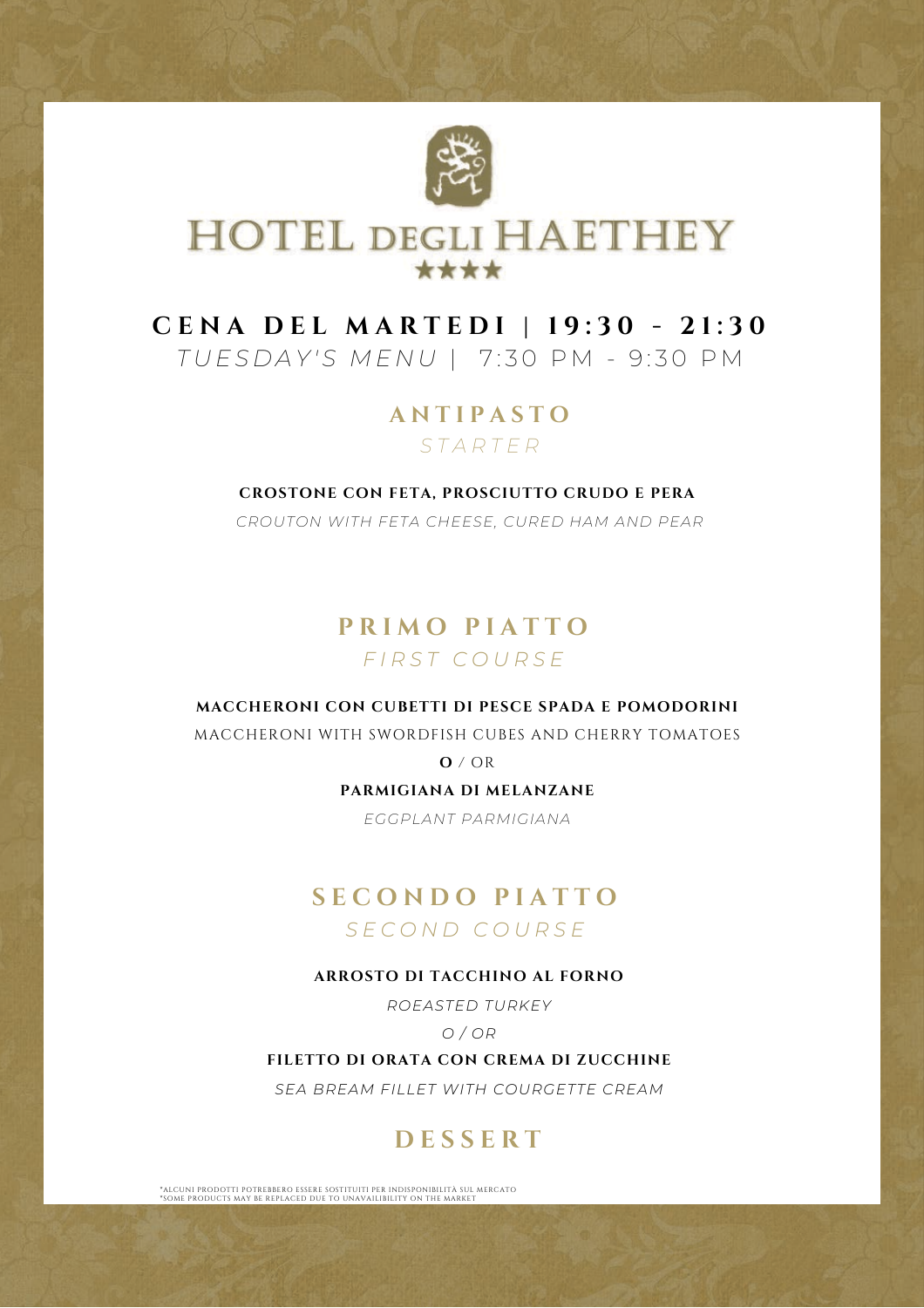

# **C E N A D E L M E R C O L E D I SERATA TIPICA | 19:30 - 21:30**

*T U E S D A Y ' S M E N U T Y P I C A L N I G H T* | 7 : 3 0 P M - 9 : 3 0 P M

### **A N T I P A S T O** *S T A R T E R*

**FRITTO MISTO E TAGLIERE DI FORMAGGI CON ABBINAMENTO DI CONFETTURE**

MIXED FRIED AND CHEESE BOARD WITH A COMBINATION OF JAMS

### **P R I M O P I A T T O** *F I R S T C O U R S E*

#### **SAGNE NCANNULATE CON POMODORO E RICOTTA FORTE**

SAGNE NCANNULATE WITH TOMATOES AND

STRONG RICOTTA CHEESE

**O** / OR

#### **ORECCHIETTE CON CERNIA E CECI**

*ORECCHIETTE PASTA WITH GROUPER AND CHICKPEAS* 

### **S E C O N D O P I A T T O** *S E C O N D C O U R S E*

#### **POLPO IN PIGNATA**

*OCTOPUS "IN PIGNATA" O / OR*

#### **PEZZETTI DI VITELLO AL SUGO**

*VEAL STEW WITH TOMATO SAUCE*

### **D E S S E R T**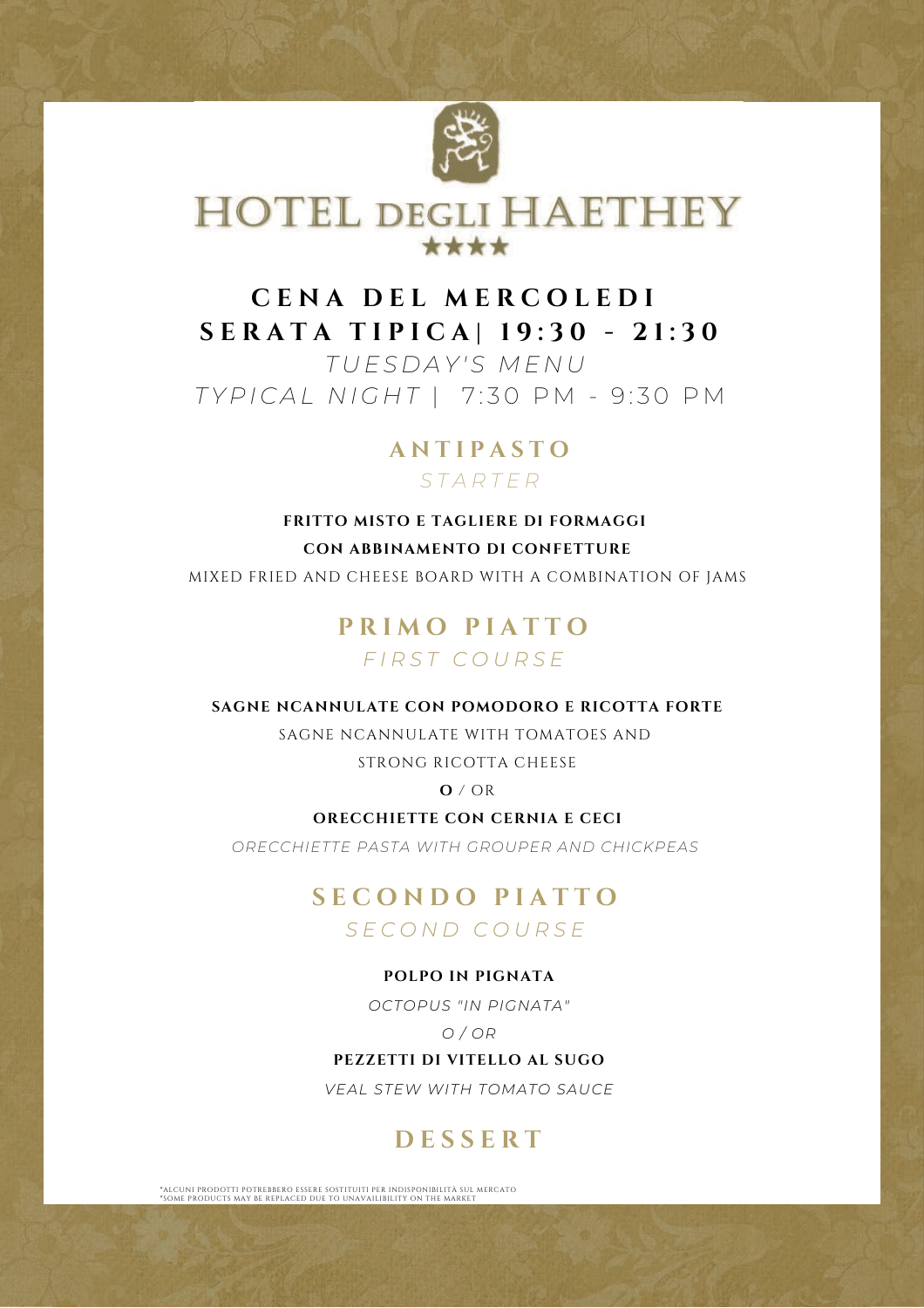

## **C E N A D E L G I O V E D I | 1 9 : 3 0 - 2 1 : 3 0**

*T H U R S D A Y ' S M E N U* | 7 : 3 0 P M - 9 : 3 0 P M

### **A N T I P A S T O** *S T A R T E R*

**FOCACCIA CON BURRATINA, POMODORINI E BASILICO**

 *FOCACCIA BREAD WITH BURRATINA CHEESE, CHERRY TOMATOES AND BASIL*

## **P R I M O P I A T T O** *F I R S T C O U R S E*

### **MACCHERONCINI AL TORCHIO CON PANCETTA CROCCANTE, FUNGHI E CREMA DI RICOTTA**

MACCHERONCINI PASTA WITH CRISPY BACON, MUSHROOMS AND

RICOTTA CHEESE CREAM

**O** / OR

#### **RISOTTO AI GAMBERI CRUDI**

*RAW SHRIMPS RISOTTO*

### **S E C O N D O P I A T T O** *S E C O N D C O U R S E*

#### **PESCE SPADA ALLA LECCESE**

#### **(CIPOLLA, OLIVE, POMODORINI E CAPPERI)**

*LECCESE STYLE SWORDFISH (ONIONS, OLIVES, CHERRY TOMATOES AND CAPERS)*

*O / OR*

#### **GRIGLIATA LOCALE**

*LOCAL GRILL*

### **D E S S E R T**